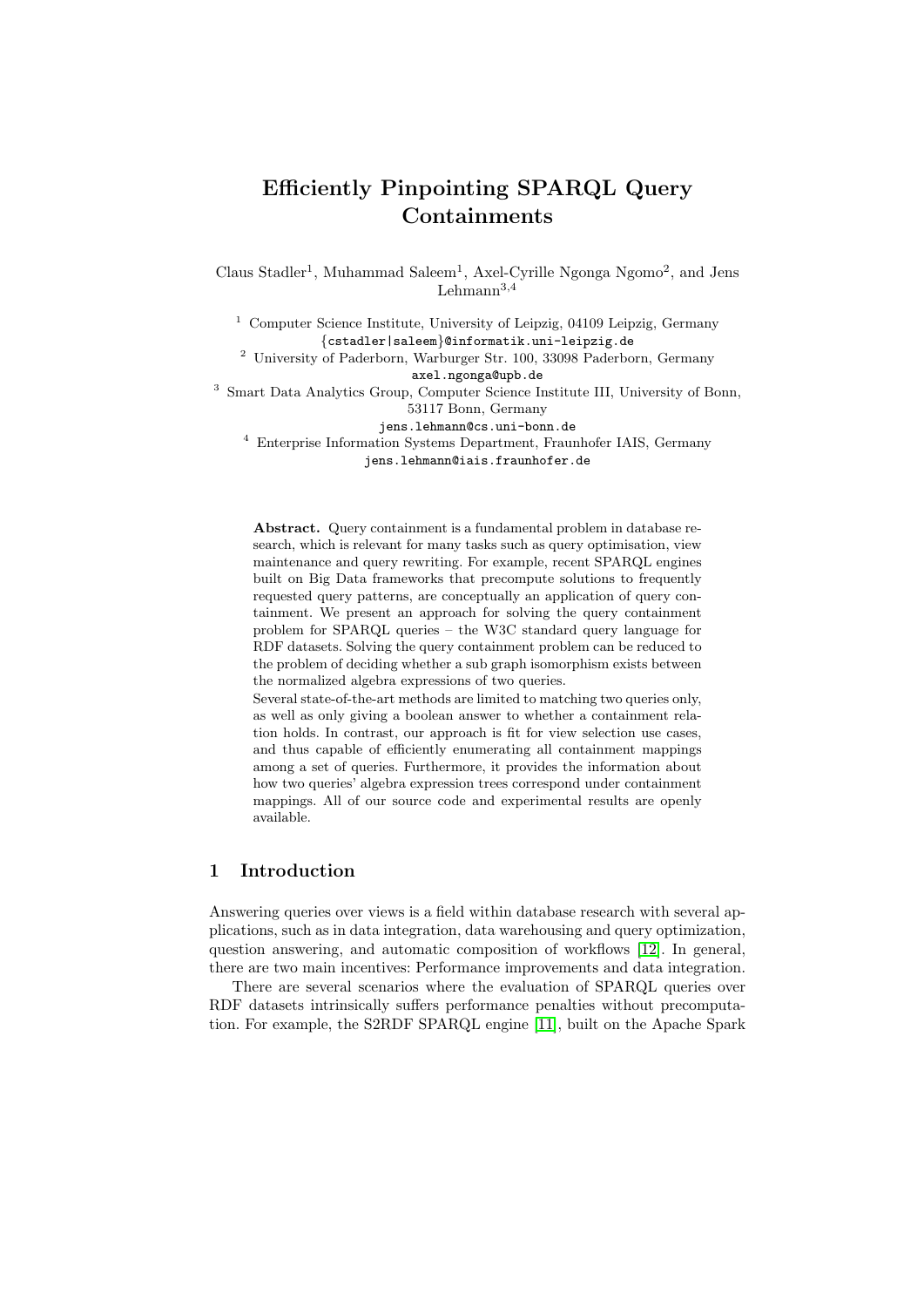Big Data system, precomputes all joins between properties due to the way Spark processes joins.

As another example, consider a faceted browsing scenario, where a user dynamically filters for "Find all objects of type 'Bakery' that are located in 'Leipzig'" on a large dataset such as OpenStreetMap. Bakery is not selective, as there are several ten-thousands entities of that type world wide, and 'objects located in Leipzig' is not selective, as there are several ten-thousands other entities besides Bakery in the city. Yet, the size of the intersection between those two dimensions is comparatively low (around 250 entities). In data warehousing, this problem is known as the *sparse join*<sup>[5](#page-1-0)</sup>. Join indexes are a type of materialized views used to address these problems.

We see the applications of this work as two fold: On the one hand, the system is aimed at providing a solid base for building advanced SPARQL caching solutions. On the other hand, the system opens up novel ways for studying SPARQL queries, such as those obtained from query logs. For example, how frequent are containments in practice? How many variants of semantically equivalent queries, such as retrieving all types, are typically used? Given a specific query workload, can one expect advantages from caching, and would a query-containment-based approach provide any advantage over a much simpler string based approach?

In this work, we make the following contributions:

- A system for SPARQL query containment that advances the state-of-the-art by supporting isomorphic containments.
- Thereby, we devise a hybrid graph index structure for fast in memory graphbased retrieval of isomorphic sub-graphs.
- We compare the performance and correctness of our system against four other systems in a benchmark.

The remainder is structured as follows: In [Section 2,](#page-1-1) we introduce the preliminaries in regard to conjunctive queries, SPARQL, and query containment. In [Section 3,](#page-4-0) we outline our approach to isomorphic query containment from a theoretical perspective. In [Section 4,](#page-8-0) we present an efficient, generic and customizable implementation realized using a combination of state of the art components. Subsequently, relevant related work is discussed in [Section 5.](#page-9-0) Our findings, obtained from running our system in a query containment benchmark, are presented in [Section 6](#page-10-0) Finally, [Section 7](#page-12-0) concludes this paper and presents directions for future work.

#### <span id="page-1-1"></span>2 Preliminaries

In this section, we introduce fundamental concepts and terminology.

RDF Conceps: Let there be distinct sets of IRIs I, Blank Nodes B Literals L, and Variables V. The set  $T = I \cup B \cup L$  is referred to as *RDF terms*. In accordance with

<span id="page-1-0"></span> $^5$ <http://www.orafaq.com/tuningguide/sparse%20join.html>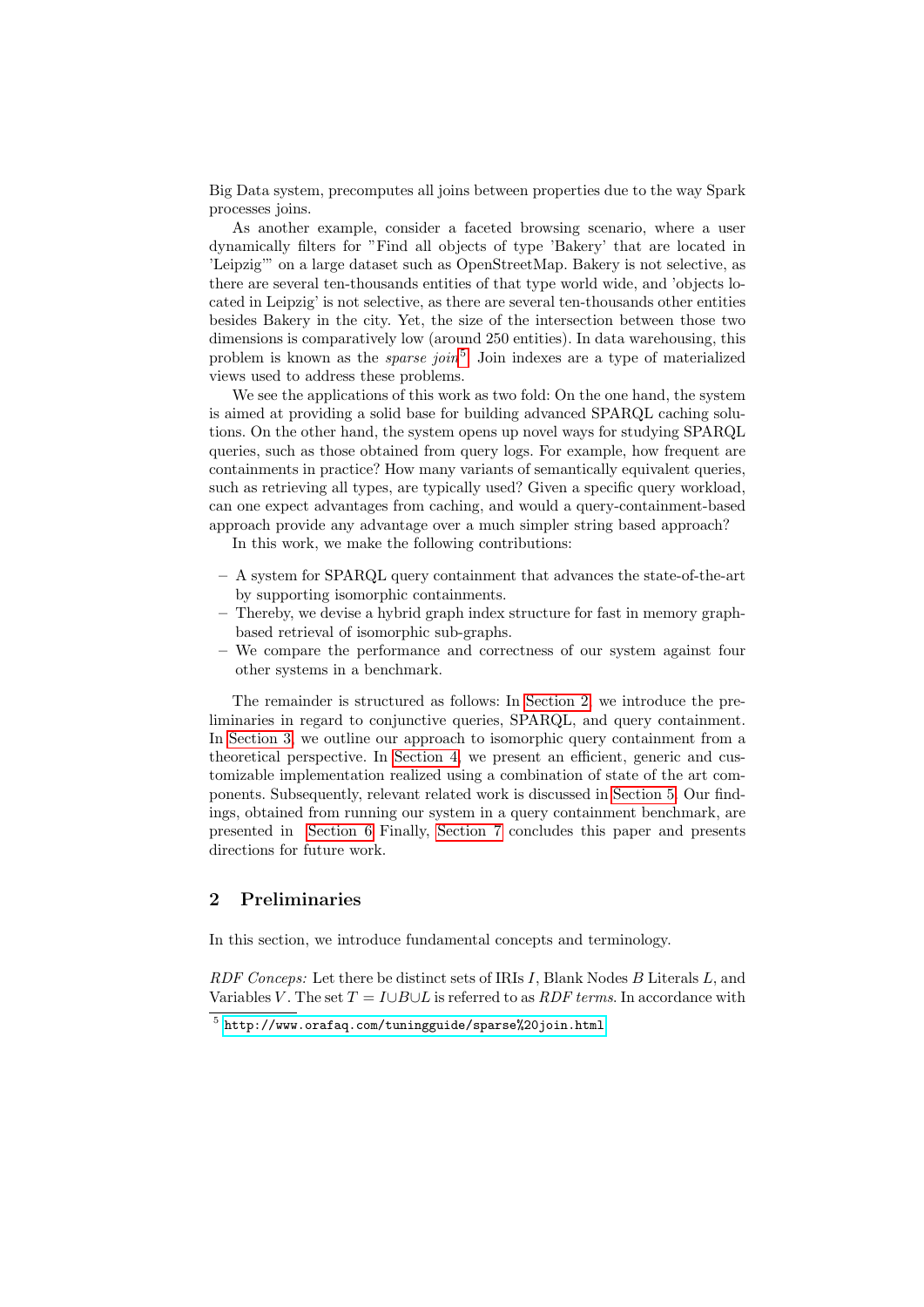the RDF standard, an RDF Graph G is defined as  $G \subseteq (I \cup B) \times I \times (I \cup B \cup L)$ , i.e. a set of triples with IRIs or blank nodes in the first position (also called subject), an IRI in the second position (also called predicate) and an RDF term in the third position (also called object). A generalized RDF Graph  $G \subseteq T \times T \times T$ allows RDF terms as subject, predicate and object. For our work, we introduce the notions of an Extended RDF Term  $E := T \cup V$  and Extended RDF Graph as  $E \times E \times E$ . We use the latter notion to model SPARQL queries as graphs thereby allowing constants and query variables to act directly as vertices (rather than as labels for nodes).

SPARQL Algebra and Semantics: SPARQL (SPARQL Protocol and RDF Query Language) is a standard language for querying and updating RDF data. SPARQL queries are formally executed against *RDF datasets*: An RDF dataset may contain zero or more named graphs and must contain one default graph.

A solution binding (short: binding) is a partial function which associates variables with RDF terms  $\mu : V \to T$ . The domain  $dom(\mu)$  is the subset of V for which  $\mu$  is defined. Two bindings  $\mu_1, \mu_2$  are *compatible* if all common domain variables map to the same value, i.e.  $\forall x \in dom(\mu_1 \cap \mu_2) : \mu_1(x) = \mu_2(x)$ . In general, SPARQL result sets are multisets, which may be (partially) ordered.

In general, for the evalution of (SPARQL) algebra expressions, the Frege principle holds: The result of an evaluation of a whole is a function over the evaluation of its parts:

$$
[\![O(a_1,\ldots,a_n)]\!]:=\phi_O([\![a_1]\!],\ldots,[\![a_n]\!])
$$

whereas  $\phi_O$  is the semantic composition function corresponding to O.

Our work builds on SPARQL with multiset semantics (required for properly handling DISTINCT) as described in [\[1\]](#page-14-2).

<span id="page-2-0"></span>**Definition 1 (Basic Query containment).** Query containment  $(CQ)$  is generally defined as:

$$
A \sqsubseteq B \iff [A]_D \subseteq [B]_D \text{ for every } D
$$

Where A and B are queries and D stands for datasets.

#### Definition 2 (Containment Mapping and Homomorphic Query Containment).

A containment mapping is a homomorphism  $h : vars(v) \rightarrow vars(q) \cup const(q)$ that maps the variables of a query (which we refer to as view)  $v$  to a query  $q$ , such that

$$
q \sqsubseteq_h v \text{ iff } q \sqsubseteq h(v)
$$

We refer to basic query containment under containment mappings as homomorphic query containment.

Definition 3 (Transformational Query Containment and Equivalence). This is a further generalization on query containment, which requires that there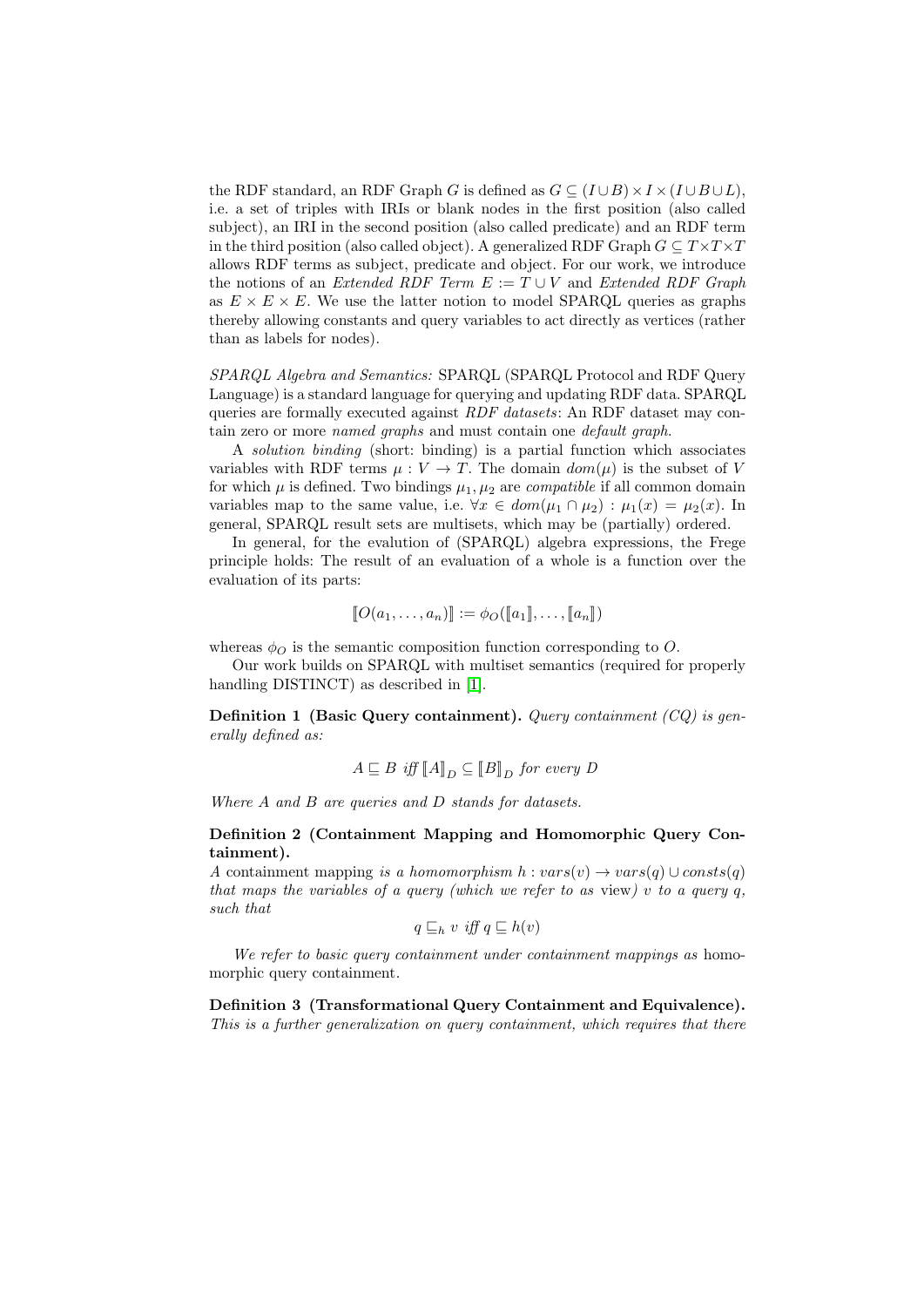exists a sequence of unary operations that establishes the containment of a view in a query: Let  $\Phi = \phi_1 \circ \ldots \circ \phi_n$  be a sequence of unary operations, with  $\phi_i : Q \mapsto Q$ , where Q is a set of (SPARQL) algebra expressions.

$$
q \sqsubseteq_{\varPhi} v \text{ iff } q \sqsubseteq \varPhi(v)
$$

Under this perspective, the application of a containment mapping is as special case of such operations, whereas examples of other operations that could be applied to establish a query containment include selection, projection, and dis-tinct. For instance, according to [Definition 1,](#page-2-0) if the result set of a query  $v$  had an additional column over that of  $q$  but was otherwise equivalent, there could not be a containment. Additional operations can also be used to establish query equivalence. An example is shown in [Figure 1.](#page-3-0)

<span id="page-3-0"></span>

Fig. 1: In order to establish the containment  $q \sqsubseteq_{\Phi} v$ , the extra column ?p of the view must be projected away. In order to establish equivalence, additional filtering and distinct needs to be applied to view. Application of a containment mapping is denoted by applyCM.

Definition 4 (Algebra Expression Tree). An algebra expression tree (AET) is a tree representation of a SPARQL algebra expression. For example, a join  $A \times B$  can be represented as a tree with the three nodes A, B and the JOIN itself. The concrete representation we use is described in [Section 3.2.](#page-7-0)

Definition 5 (Conjunctive Queries). Conjunctive queries, also known as select-project-join queries, are a sub-set of first-order logic queries that only allows conjunctions (i.e. logical and). Because of their simplicity they are of particular interest in studies.

$$
(x_1,\ldots,x_k).\exists x_{k+1}\ldots x_m.A_1,\ldots,A_r
$$

The variables  $x_1, \ldots, x_k$  are called distinguished variables *(i.e. projected vari*ables), whereas  $x_{k+1}, \ldots, x_m$  are referred to as undistinguished.  $A_i$  are atomic formulae over constants and variables, i.e. disjunction and negation are not permitted.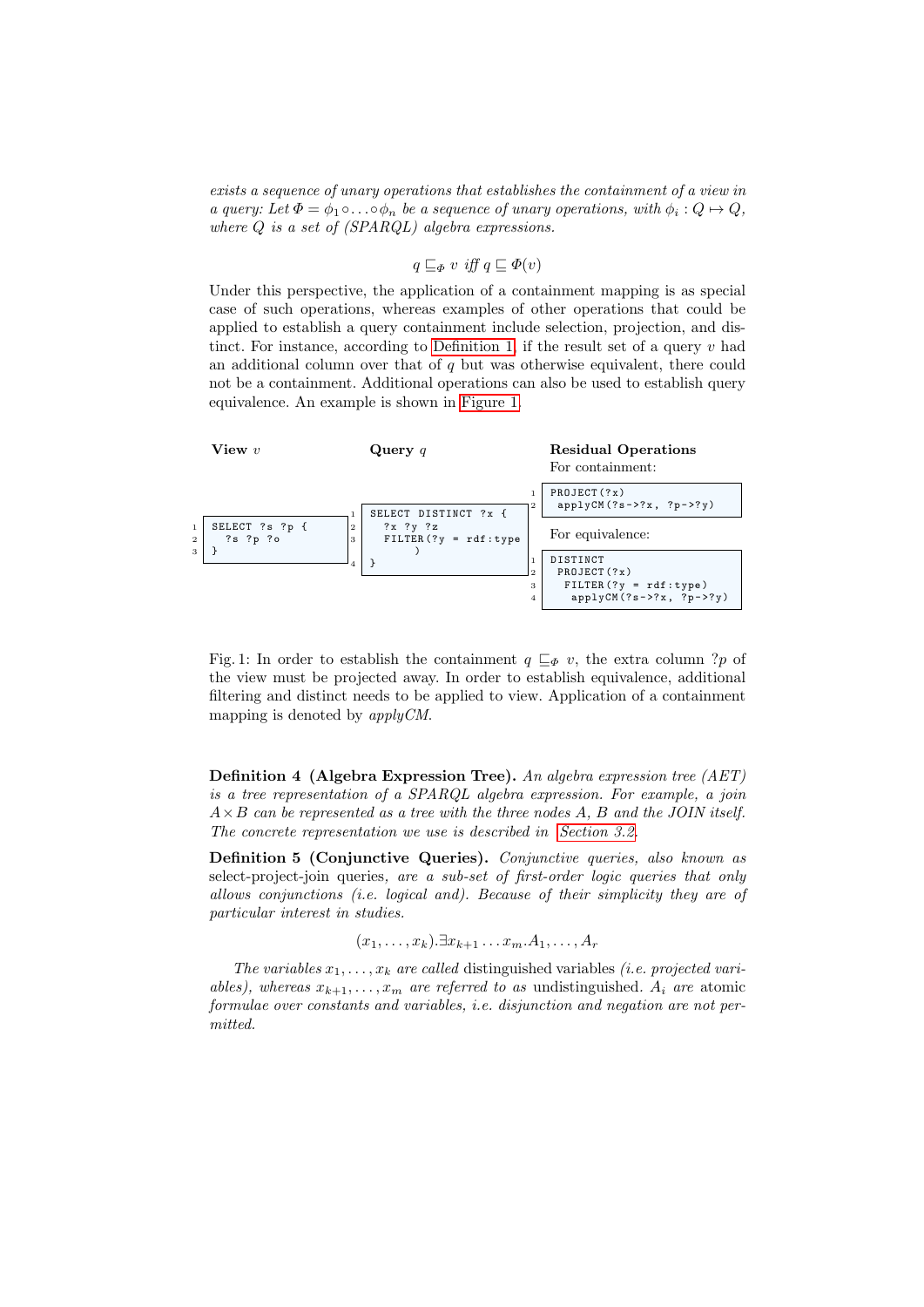View Selection: This is the problem of efficiently finding a set of candidate views among a set of views. The naive approach is to linearly scan all available views and test for whether a rewriting exists. However, as each containment check may be expensive due to the NP complete nature of the problem, significant performance improvements can be made by reducing the set of candidates. In this work, we devise an index structure which enables an efficient selection of candidate views on the basis of pruning the candidates for which no isomorphisms between the leaf nodes of the view to the query exist.

#### <span id="page-4-0"></span>3 Approach

In this section, we describe our approach to homomorphic SPARQL query containment analysis, which can serve as the base for transformational QC. Given two SPARQL queries, one acting as a view  $v$  and the other as the request  $q$ , our basic approach is to first normalize their algebra expressions, such that if  $q \sqsubset v$ ,  $v$ 's AET would be a sub-tree of that of q in regard to a containment mapping. As leaf nodes of both AETs are conjunctive queries, the ones of  $v$  are converted to graphs and indexed using a subgraph isomorphism index (SII). For each of q's leaf AET graphs, an index lookup is performed in order to obtain a set of candidate leafs of  $v$ . On this basis, candidate matchings are enumerated, as shown in [Figure 2.](#page-4-1) Note, that the index enables scaling the retrieval of candidate leaf graphs to a set of queries, which caters for candidate view selection use cases.

<span id="page-4-1"></span>

Fig. 2: Example of obtaining candidate matchings between the AET leaf graphs  $v_i$  and  $a_i$  of v and q, respectively. The candidate leafs are based on lookups in the SII. The set of candidate matchings is the corresponding  $k$ -permutations of n enumeration: If v1 mapped to q2, then we do not allow another  $v_i$  to map to it as well, hence  $\{(v1, q2), (v2, q2)\}\$ is omitted.

Each candidate matching of the leaf graphs is based on a set of subgraph isomorphisms between CQs. The containment mapping for a single pair of CQs is obtained by simply deriving the mapping of their variables from that subgraph isomorphism. The containment mapping for the whole candidate matching is obtained by building the cartesian product over all individual containment mappings, and retaining those, whose union is compatible, i.e. a variable must not be mapped to different values. For every candidate matching and corresponding containment mapping, we employ bottom up scans in order to compute node mappings of the two involved queries' AETs. Hence, a major challenge is the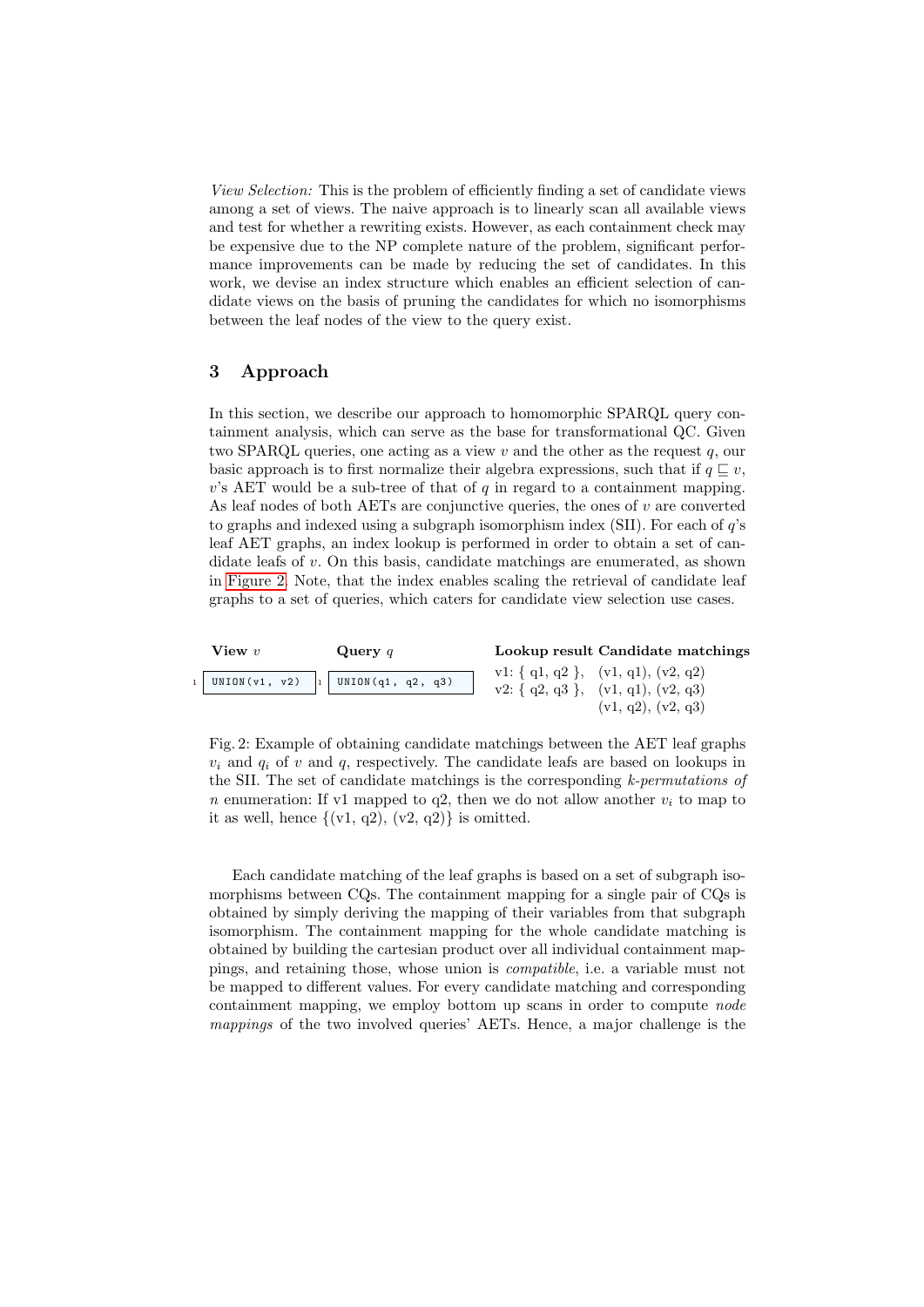efficient computation of such candidate matchings under a set of views. Another challenge is to design the system in a way, such that additional normalizations and matching rules can be added or configured in a flexible way.

[Figure 3](#page-5-0) depicts our architecture to address these challenges.

<span id="page-5-0"></span>

Fig. 3: Query Containment Engine Architecture

The most essential components are explained as follows:

- **Query Containment Index (QCI):** This entity supports the  $put(key,$ query), remove(key), and lookup(query) operations which form the public API of the system. The result of  $\ell(\omega kup(q))$  is the for each matching keys, a set of tree mapping objects: The tree mapping comprises the detected containment mapping together with a map that associates each node in a query v's AET with one of the nodes of the lookup query  $q$ .
- SPARQL Algebra Normalizer: This component applies equivalence transformations to SPARQL queries, such that if a view was contained in a query, its AET would be a sub tree of that of the query. Most importantly, AETs are converted such that their leaf nodes become conjunctive queries.
- CQ Graph Converter: Obtains an extended RDF graph representation of the conjunctive queries. As it turns out, this approach exhibits some "natural" advantages: RDF terms (variables and constants) remain as such in this graph representation without the need for further conversion. Blank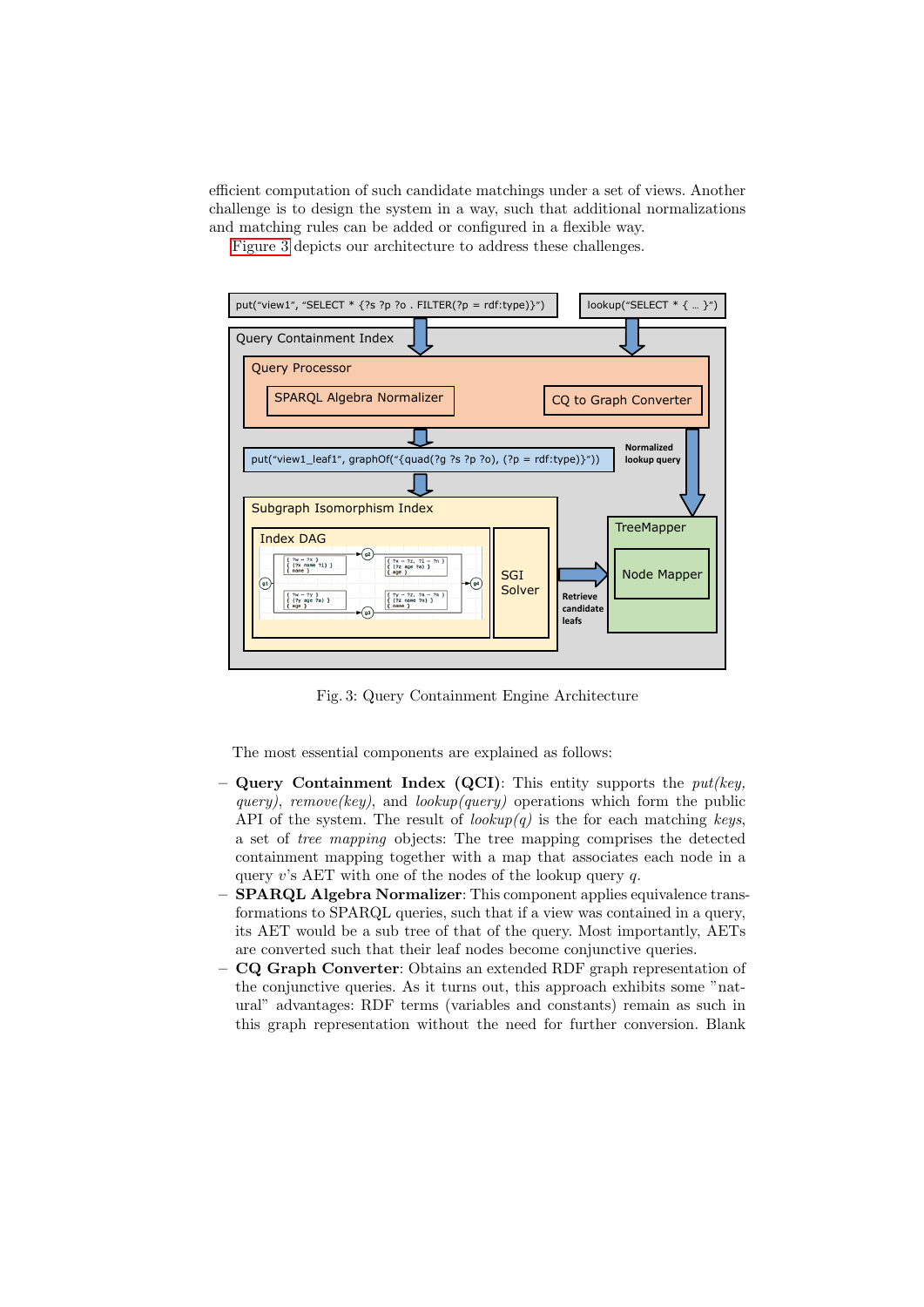nodes are used as a distinguished node type to represent syntactic elements, i.e. instances of triple/quad patterns and expressions. As a consequence, containment mappings can be directly obtained from detected subgraph isomorphisms by retaining only the mapped variables.

- Subgraph Isomorphism Index (SII): A data structure for indexing the graphs of CQs. Supports finding all subgraph isomorphisms between the indexed graphs and a given query graph. When performing a lookup with a query  $q$  on the QCI, the QCI first obtains all CQ graphs of the leaf nodes of the normalized query  $q'$ . Afterwards, requests to the SII are made with the CQ graphs in order to establish a set of *candidate leaf matching* between  $q'$ and the queries in the QCI.
- (Bottom-Up) Tree Mapper: Component for performing a bottom-up scan of two trees under a candidate leaf matching.
- Node Mapper: This component is invoked by the bottom-up tree mapper for each pair of matching nodes of the view and the query's AET, in order to check for containment or equivalence by means of computing residual operations.
- Subgraph Isomorphism Solver: Our framework presently uses the VF2 algorithm, but it is designed to support any other algorithm for this purpose.

#### 3.1 Query Normalization

Typical Query Normalization We apply several well known normalization techniques to the queries:

- Distribute joins over unions, i.e.  $(A \cup B) \times C \rightarrow (A \times C) \cup (B \times C)$
- Filter placement: Any constraints are "pushed down" to the leaves of an algebra expression as close as possible. For example,  $\sigma_e(A \cup B) \to \sigma_e(A) \cup$  $\sigma_e(B)$ . Ideally, filters become parents of quad blocks.
- Commutative binary operations, such as cross joins and unions, are converted to n-ary versions of the original ones. For example,  $(A \times (B \times C)) \rightarrow$  $\times_n(A, B, C)$ . This makes testing semantic equivalence of two expressions easier, as it is avoids having to enumerate all possible equivalent expressions using the original binary operators.
- Merge consecutive filters into a single one,  $\sigma_x(\sigma_y(\ldots)) \to \sigma_{x \wedge y}(\ldots)$
- Merge joins of quad blocks into a single quad block.
- Normalization of filter expressions to DNF for leaf nodes, and CNF for inner nodes in a query's AET.

Normalize leaves to Conjunctive Queries The leaves of SPARQL algebra expressions are either VALUE or quad nodes. [Table 1](#page-7-1) shows semantically equivalent queries, that differ by the constants appearing in the quad block and the filters. In order to treat these cases uniformly, we substitute every distinct constant  $c$  in a quad block with a corresponding fresh variable v (not appearing elsewhere in the query) and introduce an appropriate  $FILTER(v = c)$  expression. The filter placement optimization together with the merging of filters may add additional predicate expressions.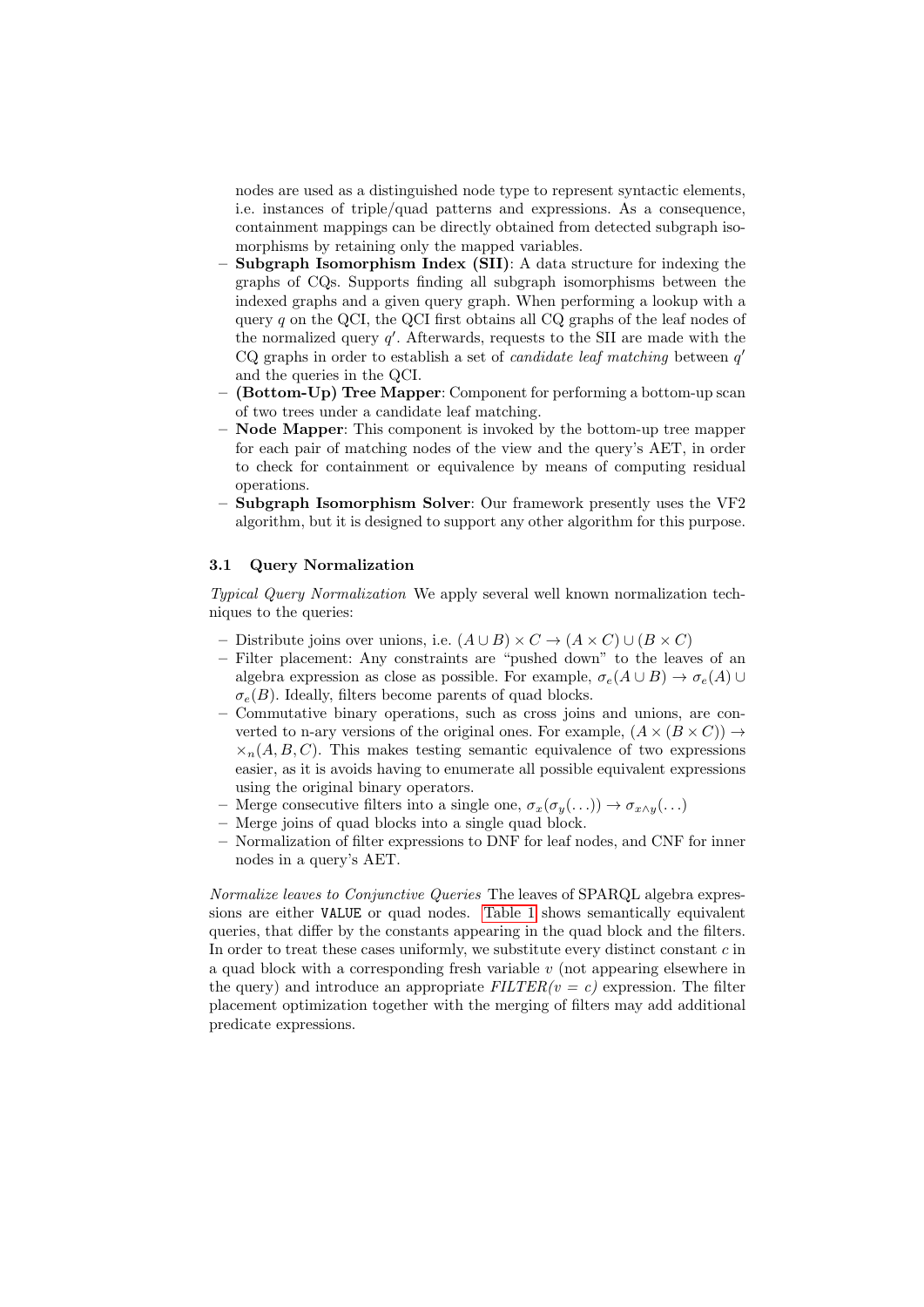Next, we split the filter conditions into a conjunctive part and a remainder. For this purpose, we convert the whole expression to CNF. The conjunctive part is the set of clauses containing only a single expression, which means that there is no logical OR operation involved.

Now we have all information in place in order to obtain a normalized SPARQL algebra expression whose leaf nodes are conjunctive queries. The third column in [Table 1](#page-7-1) shows such an example.

As a consequence, in our case, containment mappings become mappings only between variables - instead of variables and constants.

```
\begin{array}{c|c}\n1 & \text{SELECT} & * & \text{?} \\
2 & 3 & 3 & 3\n\end{array}\begin{array}{c|cc}\n2 & ?s & a & ?o \\
\hline\n3 & \text{FILTER}\n\end{array}FILTER ( ? o = Bakerv)\begin{array}{c|ccccc} 4 & & & \end{array} || ?o = Cafe)
       \overline{\phantom{a}}SELECT ?s {
                                                                     2 ?s ?p ?o .
                                                                     FILTER (?p = rdf: type)FILTER ( ? <math>\circ</math> = Bakery)||  ? o = Cafe)
                                                                     6 }
                                                                                                                                       FILTER (
                                                                                                                               \begin{array}{c|c} 2 & \text{CQ} (?s \text{ ?o}, \\ 3 & \text{quad} \end{array}quadblock ({?g ?s ?p ?o})
                                                                                                                                4 equals (?p, rdf: type),<br>5 ?o = Bakery || ?o = Cafe)
```
Table 1: Semantically equivalent SPARQL queries; third column uses a conjunctive query

#### <span id="page-7-0"></span>3.2 Representation of Conjunctive Queries as Extended RDF Graphs

Here we describe how we represent conjunctive queries as graphs in order to be able to derive containment mappings from subgraph isomorphisms.

The basic idea is summarized as follows: Trivially, if two conjunctive queries are equivalent, so are their graphs. If two queries only differ by the naming of their variables, a graph isomorphism test will find the substitutions that would make them equal. And if a query  $q$  differs from a view  $v$  by having additional constraints, it means there exists a subgraph isomorphism from  $v$  to  $q$ .

The conversion of conjunctive queries to extended RDF graphs is quite direct: The projection is omitted. For every quad, a blank node is allocated which is described using graph, subject, predicate, object predicates.

The general transformation of expressions is as follows: Primitive expressions, namely variables and literals, are represented by themselves. For every compound (sub-)expression, a fresh blank node is allocated. Such a blank node carries a :symbol predicate to denote the operator or function name, whereas arguments are attached using :  $arq_i$  predicates, where i denotes the index of the argument. In the case of commutative operations, :arg (without index) is used.

Additional rules can be provided to cover more sophisticated cases: For instance, our system supports finding containments contains  $(2v, '`ab')$  is covered by contains(?v,  $'`a'$ ). We accomplish this, by simply omitting the lit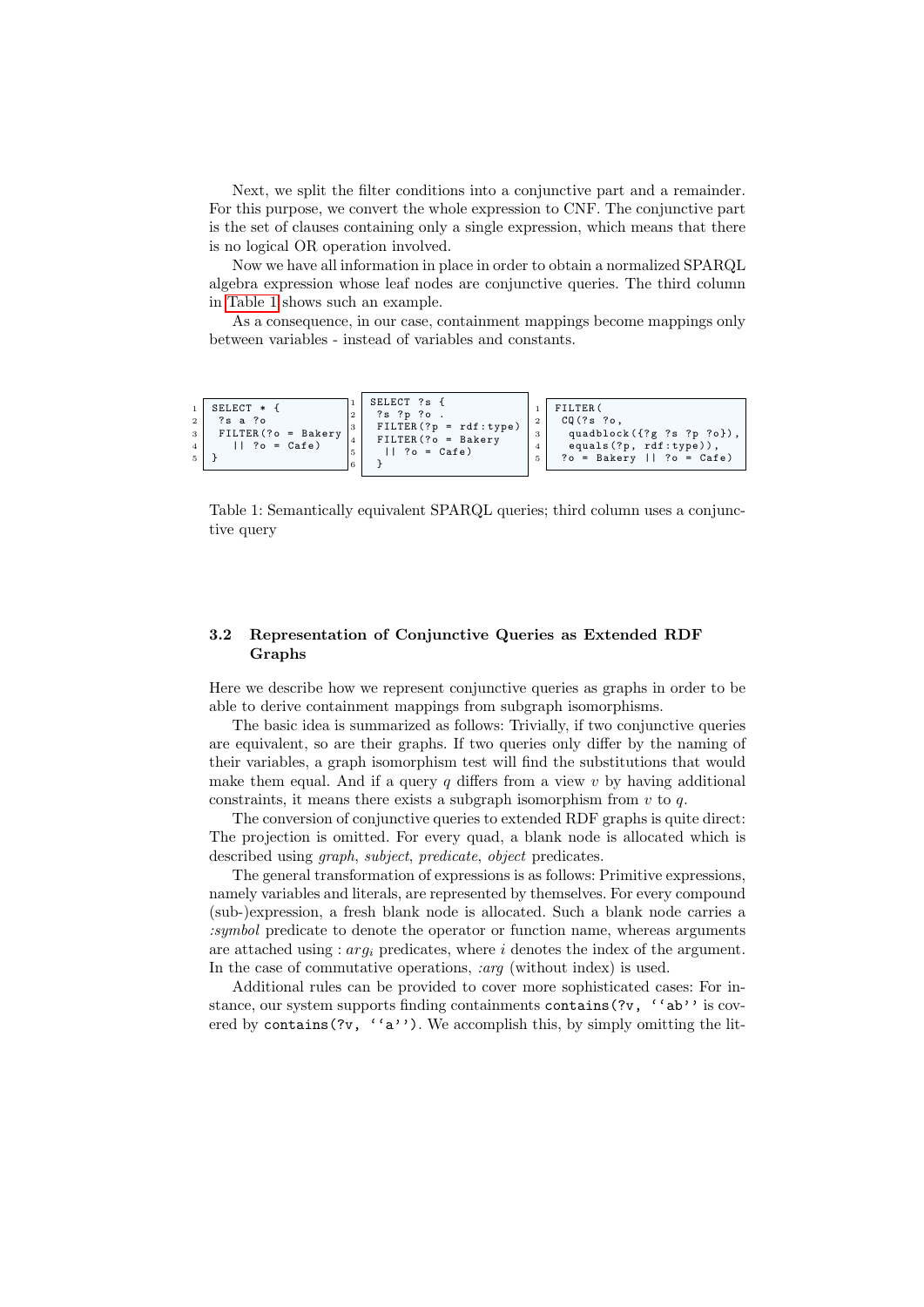eral values that appear as the second argument of top-level<sup>[6](#page-8-1)</sup> contains expressions in the graph representation.

This causes graph isomorphism algorithms to potentially map (the blank nodes of) two contains expressions with different arguments, and a subsequent semantic check tests for whether the omitted values are in a substring relation.

Note, that predicates are always constants (IRIs). Variables and literals of the query remain unchanged in the eRDF graph, and blank nodes correspond to entities (i.e. quads and expressions) that are subject for matching using subgraph isomorphism approaches. An example of a graph obtained from an expression is shown in [Figure 4.](#page-8-2)

<span id="page-8-2"></span>

Fig. 4: Graph representation of the SPARQL query SELECT  $*$  { ?s ?p ?o. FILTER(?p = rdfs:label && contains(?o, 'Lu')) }

#### <span id="page-8-0"></span>4 Implementation

Our implementation is based on the Apache Jena Semantic Web Toolkit<sup>[7](#page-8-3)</sup>, the JGraphT<sup>[8](#page-8-4)</sup> graph library, and our own Jena-based *Jena SPARQL API* toolkit<sup>[9](#page-8-5)</sup>.

Indexing with set tries An essential observation is, that all query graphs make use of sets of several constants, such as rdf:type and any other used URI and literal. These constants are invariant under isomorphism, i.e. if such an isomorphism exists, constants are mapped onto themselves. Hence, given query graph Q and a set of candidate graphs  $C$ , then there can only be isomorphisms to a graph  $C \in \mathcal{C}$  if Cs constants are a subset of that of G, i.e.  $const(C) \subseteq const(Q)$ . A datastructure for fast super and sub set queries, named set trie, is presented in [\[10\]](#page-14-3).

<span id="page-8-1"></span><sup>6</sup> An expression is top-level if it is not a sub-expression

<span id="page-8-3"></span> $7$  <http://jena.apache.org/>

<span id="page-8-4"></span> $^8$  <http://jgrapht.org/>

<span id="page-8-5"></span> $^9$  <https://github.com/SmartDataAnalytics/jena-sparql-api>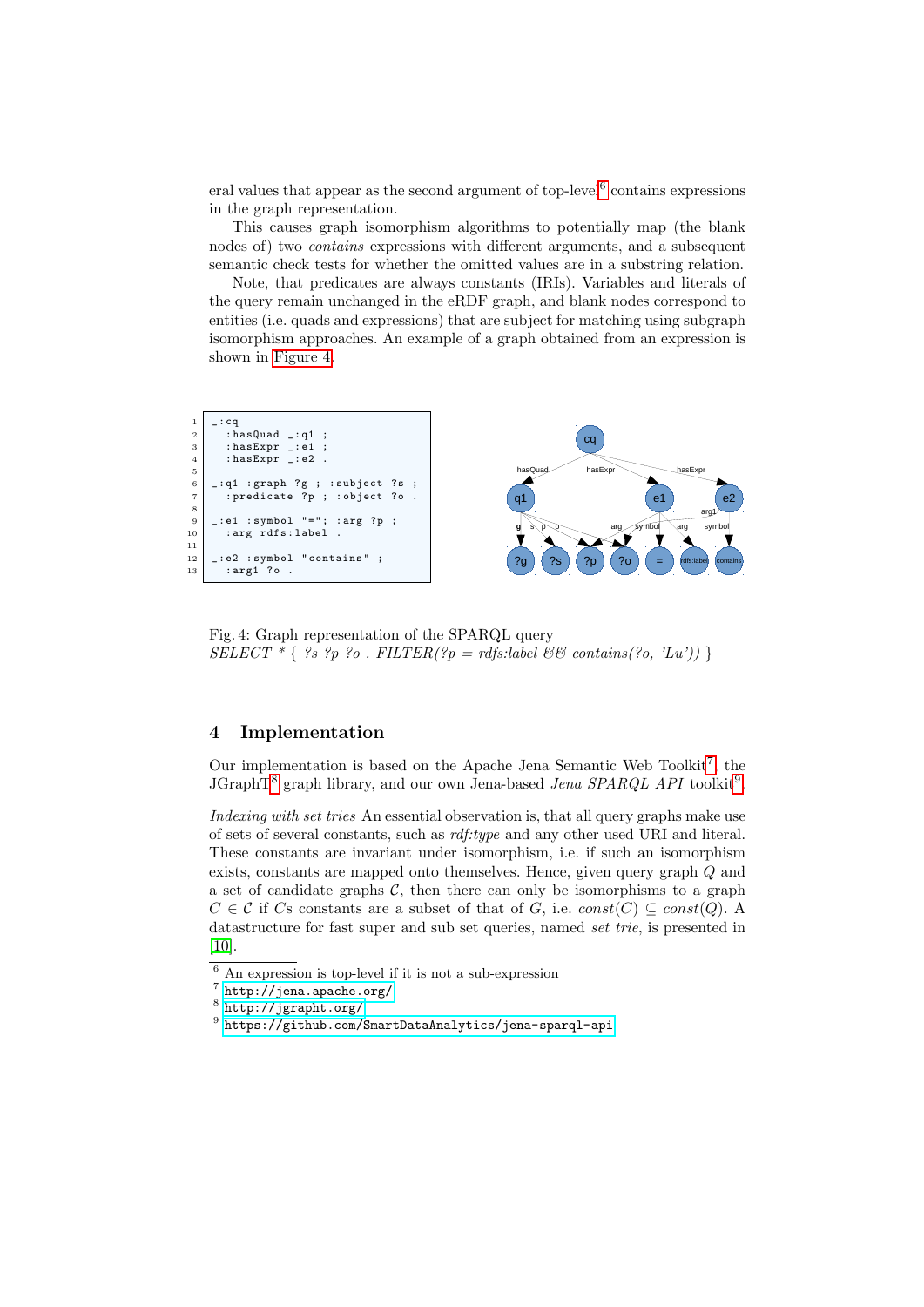Indexing with an isomorphism DAG Every vertex in the index uniquely corresponds to a (graph) key, whereas each edge represents a specific isomorphism between the corresponding graphs. Edges naturally represent sub-super graph relations between the graphs corresponding to an edge's source and target vertices. Conceptually, every edge holds three pieces of information: (1) The isomorphism mapping between A and B, referred to as *iso*, (2) the residual graph  $B \setminus applyIsomorphism(A, iso)$  and (3) the residual graph tags. Note, that the residual tags is the set of tags by which the target graph B differs from the source graph A, i.e.  $tags(B) \setminus tags(A)$ .

We can use the set trie data structure for indexing a node's edges by its residual tags: If we were to lookup subgraphs at an index node  $n$  for a graph  $q$ , with tags  $T$ , then only graphs reachable by edges of  $n$  that provide a subset of T are applicable.

– put( $I, K, G$ ) Adds an entry that associates a key with a graph to the index – getAllSubgraphsOf(I, G)  $\rightarrow$  (K  $\rightarrow$  (V  $\rightarrow$  V)) A function that finds all those entries in the index  $I$  that are subgraphs of  $G$ . For each matching graph, all isomorphisms are returned.



Fig. 5: Subgraph isomorphism subsumption graph created by the index

#### <span id="page-9-0"></span>5 Related Work

Query optimization is concerned with the transformation of queries into equivalent ones that are less expensive to evaluate. In this context, conjunctive queries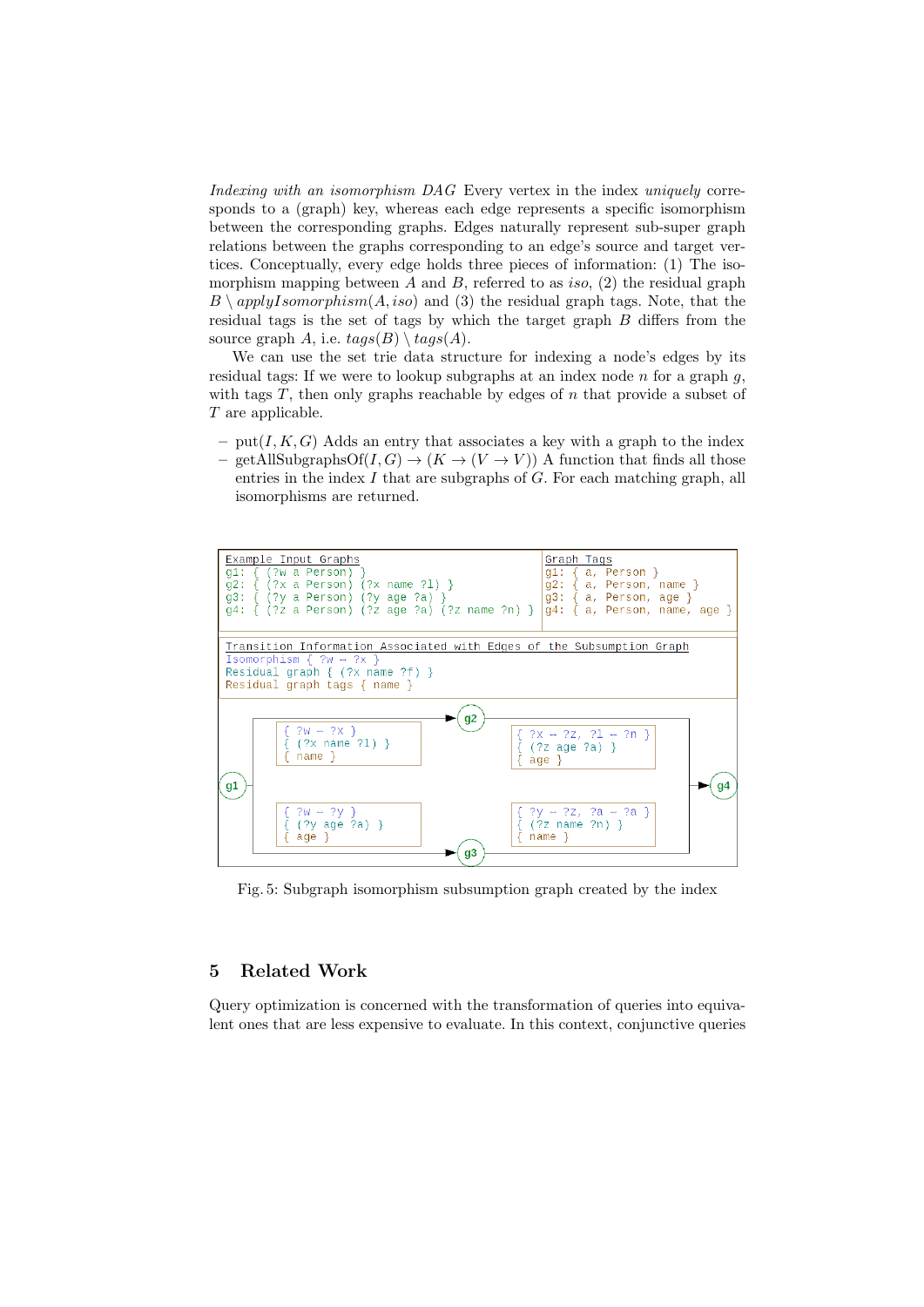are an extensively studied class of queries due to their practical relevancy and simplicity. Early work on minimizing conjunctive queries (which is somewhat similar to minimizing automatons) by eliminating redundant conjuncts was presented in [\[2\]](#page-14-4). However, theoretical studies on conjunctive queries at that time were mostly concerned with set semantics. Bag semantics are significantly more relevant in practice and are studied, e.g. in [\[3\]](#page-14-5), or recently for SPARQL [\[1\]](#page-14-2). A survey of the closely related field of *query answering over views* given in [\[5\]](#page-14-6), which classifies approaches in a taxonomy and provides an overview of further work handling extensions in view and query languages, such as unions and access pattern limitations.

The subgraph isomorphism problem is concerned with finding all embeddings of a graph in another. An extensive analysis of five representative (sub-) graph isomorphisms algorithms, namely VF2, QuickSI, GraphQL, GADDI, and SPath, has been performed in [\[6\]](#page-14-7). Although in the experiments there was no single winner, QuickSI had the best overall performance, only GraphQL was able to complete on all tests.

Early work on caching SPARQL queries was carried out in [\[7\]](#page-14-8), where the authors describe a system for caching application domain objects and dependent SPARQL result sets. However, this work is unrelated to the rewriting queries using views field because cache entries for SPARQL queries are only determined based on hashes of their string representation. A SPARQL caching system that employs canonical graph labelling, such that isomorphic queries receive the same label, is described in [\[8\]](#page-14-9). A recent related system, although apparently not based on SPARQL, for fast super and subgraph queries by means of caching is presented [\[13\]](#page-14-10). Notably, this system integrates the aforementioned subgraph isomorphism implementations via Java bindings. Recently, SQCFramework [\[9\]](#page-14-11) is proposed, a SPARQL query containment benchmark generation framework which generates customized SPARQL benchmarks from the real user queries log. The framework employs different clustering techniques to generate customized query containment benchmarks.

#### <span id="page-10-0"></span>6 Evaluation

The main aspects we are interested in are: How does the performance of our system compare to existing query containment checkers, are there cases where we outperform the state-of-the-art, and is our system sufficiently fast for its application in query caching to be viable. We evaluate our system using the data from the *Inrialpes' SPARQL containment benchmark*<sup>[10](#page-10-1)</sup>[\[4\]](#page-14-12) on a notebook with Intel I7-7700HQ CPU (2.80GHz), 16GB RAM, running Ubuntu 16.04. The original benchmark runner that is part of the benchmark suite required every single task to be run in a new VM, because some of the query containment checkers were not re-entrant. Hence, the original benchmark measured "cold" times, which include all the overhead of freshly launched Java VMs, such as

<span id="page-10-1"></span> $10$  <http://sparql-qc-bench.inrialpes.fr/>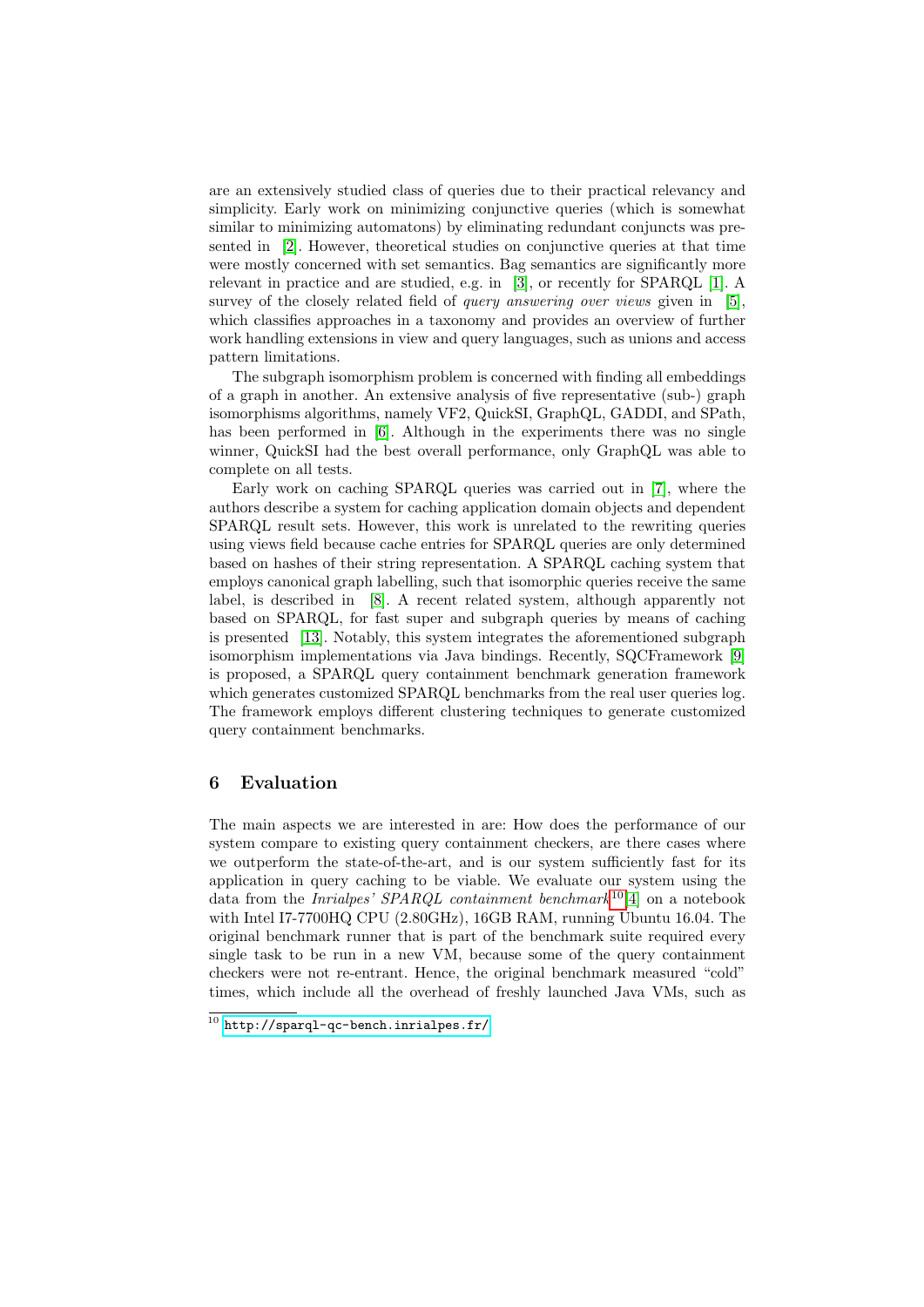<span id="page-11-1"></span>

Fig. 6: CQNoProj performance chart across all tools - TS dominates.

just-in-time compilation. We managed to fix these issues  $11$ , allowing to perform proper warm-up runs and thus obtain more realistic times.

This benchmark comprises three suites:

- CQNoProj: This suite defines a set of containment tests only based on conjunctive queries "without projection", i.e. SELECT \* queries.
- UCQProj: A suite comprising union conjunctive queries with varying sets of distinguished and non-distinguished variables.
- $-$  **UCQrdfs**: Union conjunctive queries with projection with addition of RDFS entailments.

Our work does not consider reasoning, leaving us with 48 benchmark tasks from CQNoProj and UCQProj, with a total of 43 distinct queries. Our system yields the correct solution on 45 of these tasks, with the exception of UC- $QProj{ \n#p24, \n#26, \n#27}.$  The reason is, that at present we require all UNION members of a view to have a corresponding member in the query. However, this can lead to false negatives: For example, a query ?s a Person is contained in a view {?s a Person} UNION {?s a Agent}, although ?s a Agent does not have a correspondence. Yet, such type of containments may be irrelevant to caching: if e.g. for any dataset ?s=Smith was a solution of the view, it cannot be decided whether it is an answer to the query. [Figure 6](#page-11-1) and [Figure 7](#page-12-1) show the performance of the tools AFMU, TreeSolver (TS), SparqlAlgebra (SA) and our tool labeled JSAG (short for jena-sparql-api graph-isomorphism based query containment solver). [Figure 6](#page-11-1) is dominated by TS, followed by AFMU. [Figure 8](#page-12-2) is a comparison of our tool with SA. In most cases, JSAG performs only slightly worse than SA, which does not support containment mappings. Whereas SA is capable of solving all supported tasks with millisecond performance, there are only 3 instances where JSAG performed significantly worse but still within the one hundredth of a second range. JSAG's worst performance is at 0.046 seconds on CQNoProj#16, however more investigation is needed to determine the reason for the large performance difference to SA. The evaluation shows, that our

<span id="page-11-0"></span> $11$  This was achieved by resetting some private global variables using Java reflection.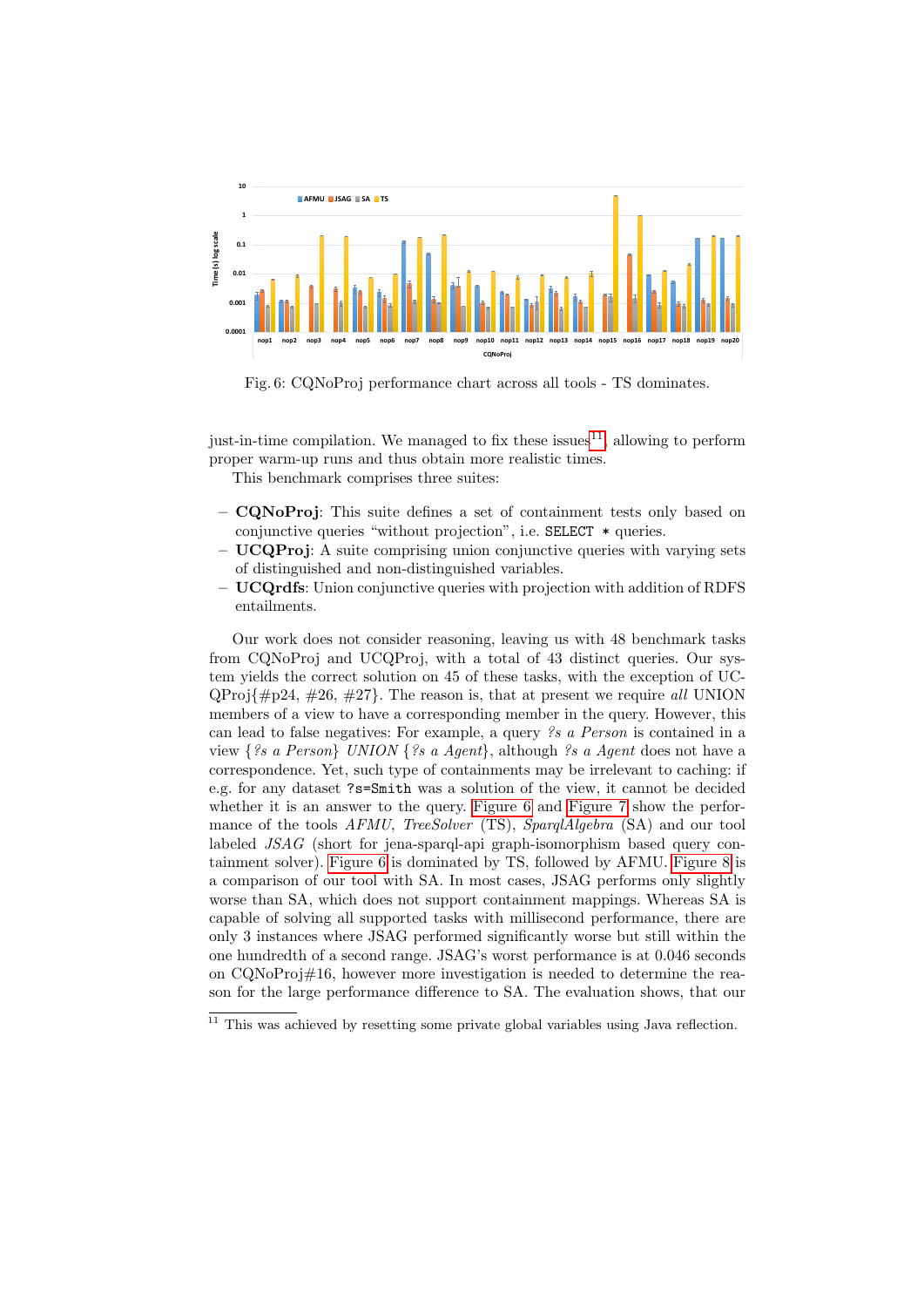<span id="page-12-1"></span>

Fig. 7: UCQProj performance chart across all tools - TS dominates.

<span id="page-12-2"></span>

Fig. 8: Performance chart of JSAG and SA.

system not only outperforms existing solutions, but its performance is promising for the intended caching and analysis use cases.

### <span id="page-12-0"></span>7 Conclusions and Future Work

In this paper, we present a system for efficiently performing query containment checks. This is accomplished by means of normalizing algebra expressions, transforming the leaf nodes of AETs to conjunctive queries (CQs), converting CQs to (extended) RDF graphs and applying graph isomorphism testing to determine whether the leaf nodes of two AETs can be matched. Once a candidate matching between AET leaf nodes has been established, a bottom-up scan is performed to determine whether one query appears as a sub-(expression)-tree in the other, thus providing (incomplete) solutions to the query containment problem. The evaluation shows, that our system outperforms some state-of-the-art SPARQL query containment checkers, and it is only slightly slower than the fastest tool, which does not support containment mappings.

One direction of future work is to leverage this system as a building block for realizing advanced SPARQL precomputation and caching solutions. SPARQLbased faceted browsing and Big Data RDF processing may be among the areas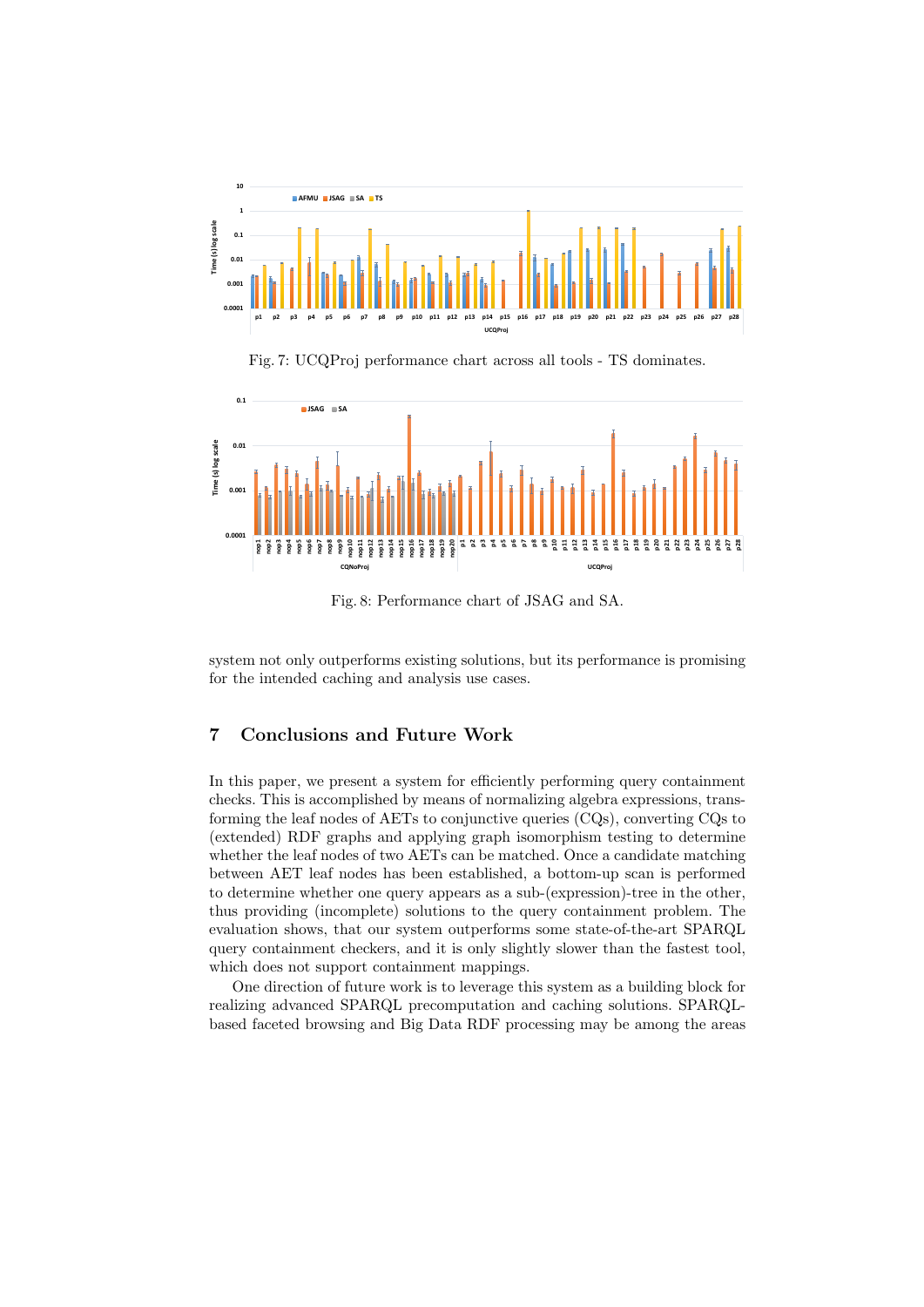that could benefit the most from such systems. Furthermore, this work enables analysing novel aspects of SPARQL query workloads.

All of our components, the revised query containment benchmark and the raw benchmark result data (in RDF and CSV) are publicly available at <sup>[12](#page-13-0)</sup>.

#### Acknowledgements

This work was partly supported by the grant from the European Unions Horizon 2020 research Europe flag and innovation programme for the projects HOBBIT (GA no. 688227), QROWD (GA no. 732194) and WDAqua (GA no. 642795).

<span id="page-13-0"></span> $\frac{12}{12}$ [https://github.com/SmartDataAnalytics/jena-sparql-api/tree/master/](https://github.com/SmartDataAnalytics/jena-sparql-api/tree/master/jena-sparql-api-query-containment) [jena-sparql-api-query-containment](https://github.com/SmartDataAnalytics/jena-sparql-api/tree/master/jena-sparql-api-query-containment)